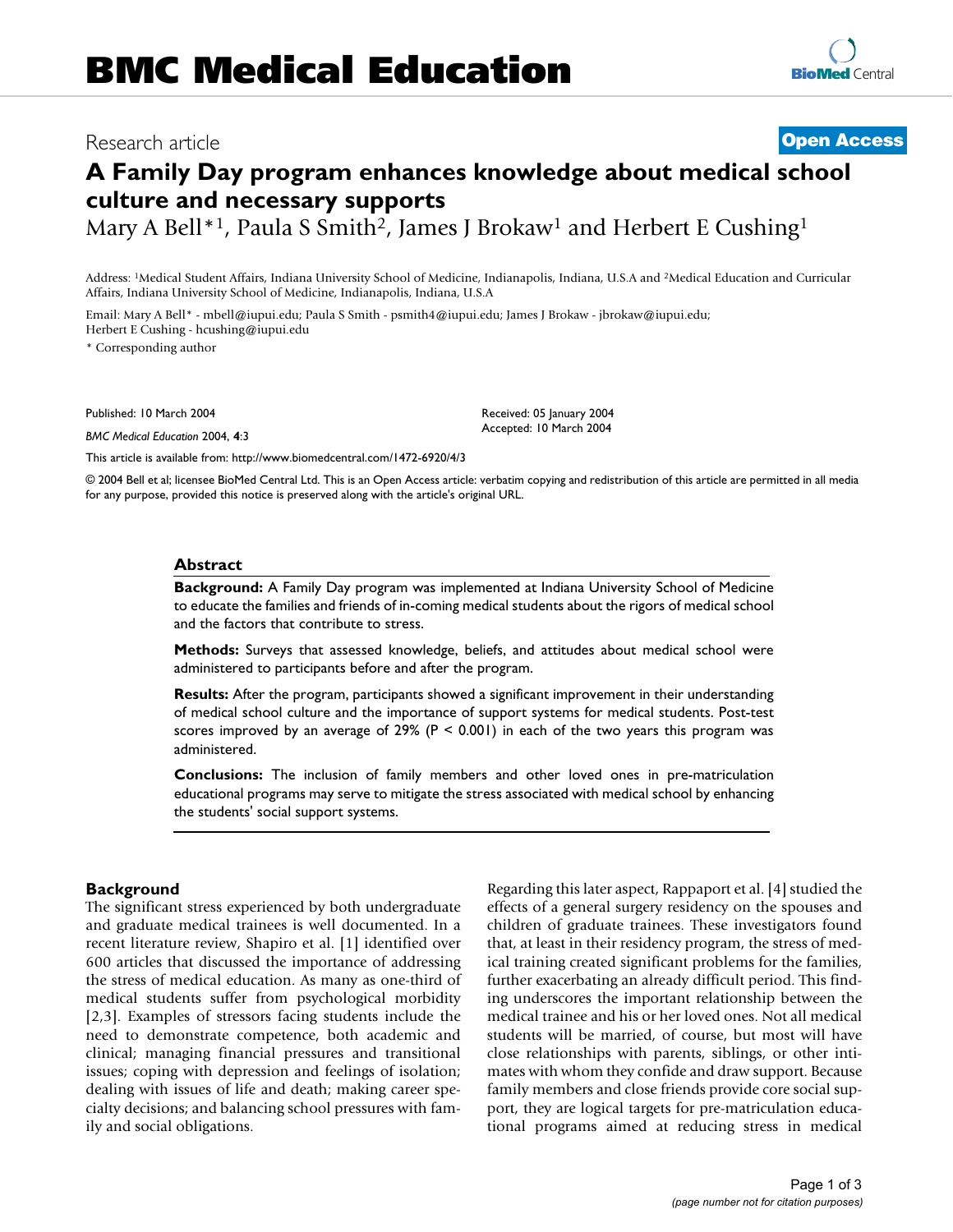students. In a study by Malik [5], nearly half of the medical students surveyed believed that personal problems were adversely affecting their academic performance, yet those who sought help were more likely to seek out a friend than a faculty member. The literature suggests that strong support systems are critical if students are to successfully emerge from medical training with positive coping skills and a healthy emotional status [1]. Students who develop healthy adaptive behaviors in dealing with stress are more likely to avoid maladaptive behaviors (e.g., drug abuse) later in their careers [6].

With these considerations in mind, we developed a Family Day program to: (1) help orient families and significant others to the culture of medical school, (2) foster insight by providing information about the process of medical education, (3) illustrate the demands on medical students, (4) provide suggestions for supporting medical students, and (5) enhance connections between students and members of their support systems.

#### **Methods**

The planning committee (administrators, faculty, and students) met and conducted a needs assessment about the kinds of information that would be of value to the families and friends of medical students, with a particular emphasis on those aspects of medical training poorly understood by lay people. The committee developed a half-day program that included slides, videotapes, panel discussions, and question and answer sessions. The program was scheduled on a Saturday to optimize participation.

One month prior to the event, the Dean's Office contacted each of the 140 newly-admitted students and informed them of the upcoming Family Day activities. The students were encouraged to invite their family members and friends. Attendance was entirely discretionary and no attempt was made to determine the reasons for non-participation. Thus, those who chose to attend were selfselected and may have differed in some fundamental way from those who did not attend.

The first program, conducted in fall 2000, included an overview of the School's new competency-based curriculum, a consideration of the stressors facing medical students, a demonstration of a clinical exam using a standardized patient, a description of the National Residency Matching Program, student and physician panel discussions about medical school and career selection, and a presentation on financial aid. Each of these sessions lasted 15–45 min. Fourth-year students provided campus tours.

The second program was conducted in fall 2001. Based on feedback from the previous year, the number of topics was reduced to allow more thorough coverage of the curriculum, the competencies, and the residency match. Financial aid and career specialty information was provided in handout format. The survey instrument was modified accordingly.

Pre- and post-program surveys that assessed knowledge, beliefs, and attitudes about medical school were administered to the participants of the 2000 and 2001 programs (Additional file: 1). Question topics included the nature and structure of medical school, the psychosocial stressors most often experienced by medical students, residency procurement and length of graduate training, indebtedness and earnings potential, and other relevant information. Pre- and post-program responses were compared with the unpaired t-test. Differences were considered statistically significant if  $p < 0.05$ .

#### **Results**

Sixty-two people attended the 2000 program and 65 attended the 2001 program. Pre- and post-program surveys were completed by 49 of the participants in 2000 and by 45 of the participants in 2001. To what extent these responders may have differed from the non-responders is not known. Participants in both 2000 (n = 49) and 2001 (n = 45) included medical students, their parents, spouses, fiancés/fiancées, relatives, and friends. In 2000, 52% of the participants were female and 48% male; participants in 2001 were 60% female and 40% male. In both years, 22% of the participants were in-coming medical students and 78% were family members and close friends. The occupations of these non-student participants included banking, sales, nursing, law, higher education, trucking, social work, and urban planning, among others.

After the program, participants demonstrated a significant increase in their knowledge of medical school culture and the demands placed on medical students (Table [1\)](#page-2-0). Although the baseline pretest score in 2001 was somewhat higher than the pretest score in 2000, presumably because of changes in the survey questions, the percent improvement in post-test scores was essentially the same in both years. Survey scores increased by an average of 29.6% in 2000 (p < 0.001) and by 29.2% in 2001 (p < 0.001).

#### **Discussion**

These results suggest that we succeeded in educating participants about some of the stressors facing students and that we equipped participants with strategies for providing support. Written comments from the participants (both families and students) suggest that an unmet need had been fulfilled. Comments included: "Absolutely